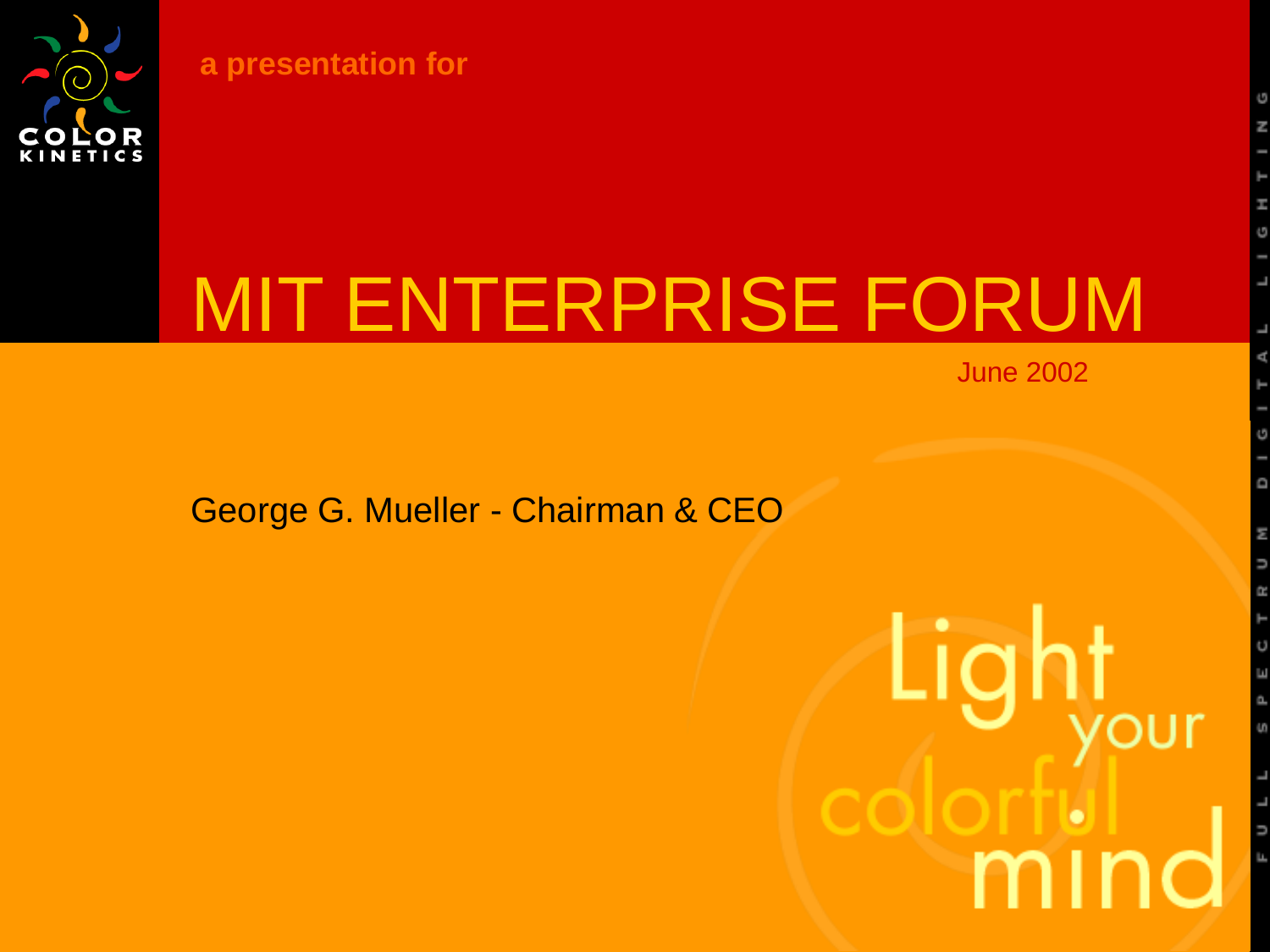#### **Outline**

**My Background** 

**Color Kinetics Overview** 

• Challenges & Methods for Winning in the Marketplace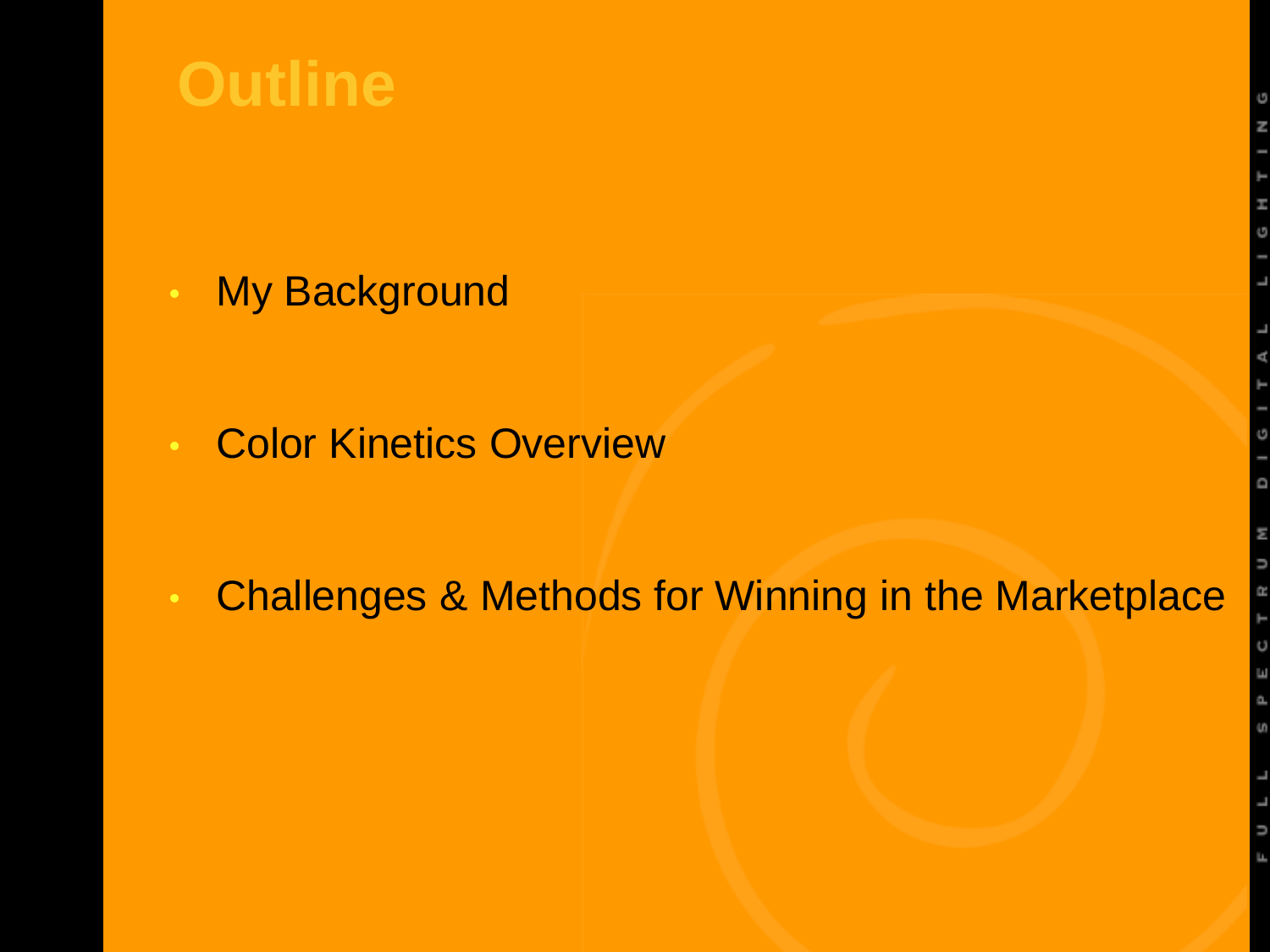## **My Background**

- 32 years old from an entrepreneurial family in Michigan
- Carnegie Mellon University (CMU)
	- Dual major in Electrical and Computer Engineering, Fine Art minor
	- Researched in the CMU Field Robotics Center
	- CMU Business School left to start Internet Securities (ISI) in 1994
- ISI: 240 people in 19 countries. Acquired by Euromoney
- Raised 9 rounds of private equity and venture capital (\$65+M)
- 5 business school case studies on ISI and Color Kinetics
- 6 US Patents, over 80 filings pending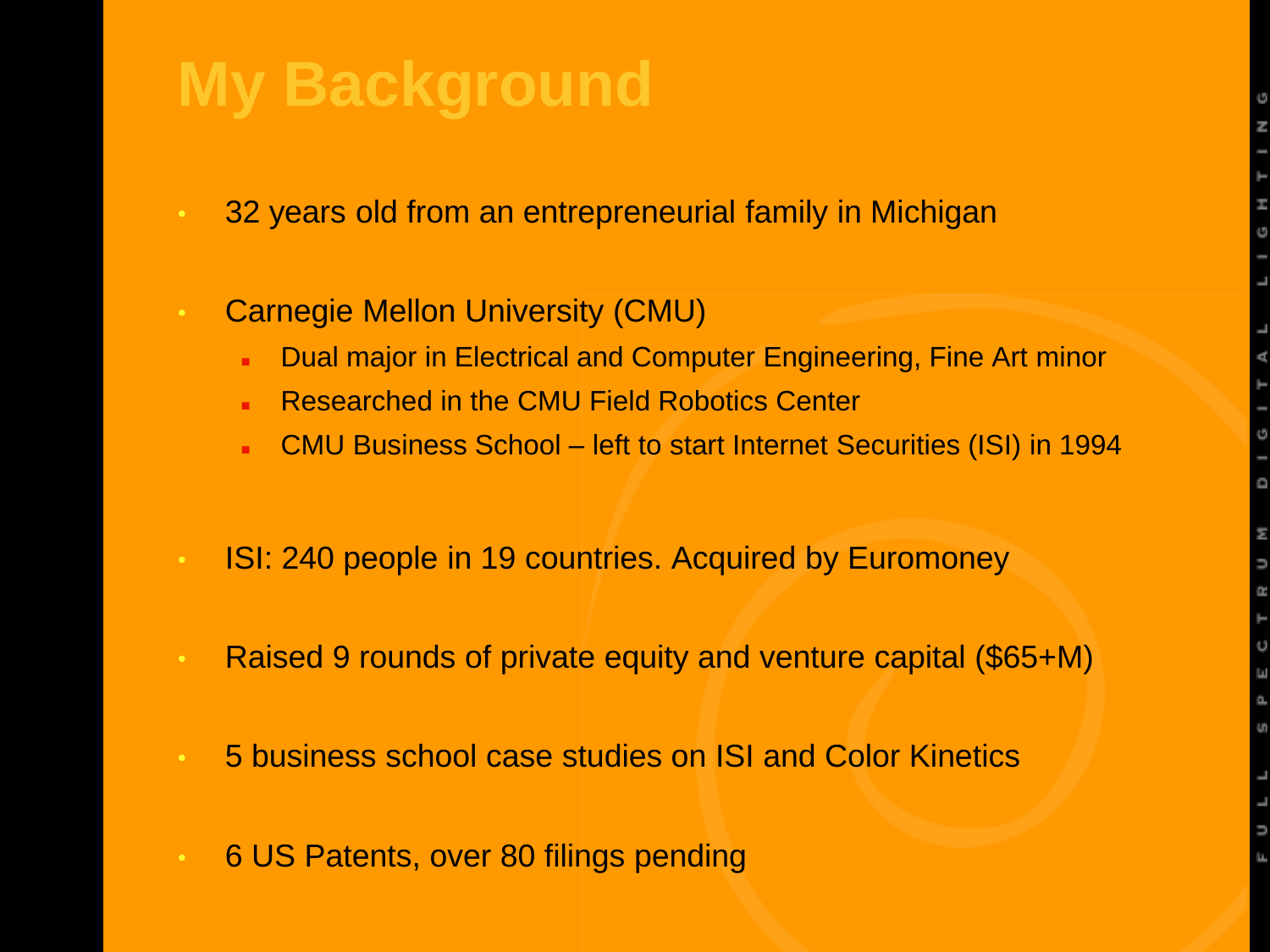

#### "If you had it as a kid it's an appliance and if it was developed since then it's technology."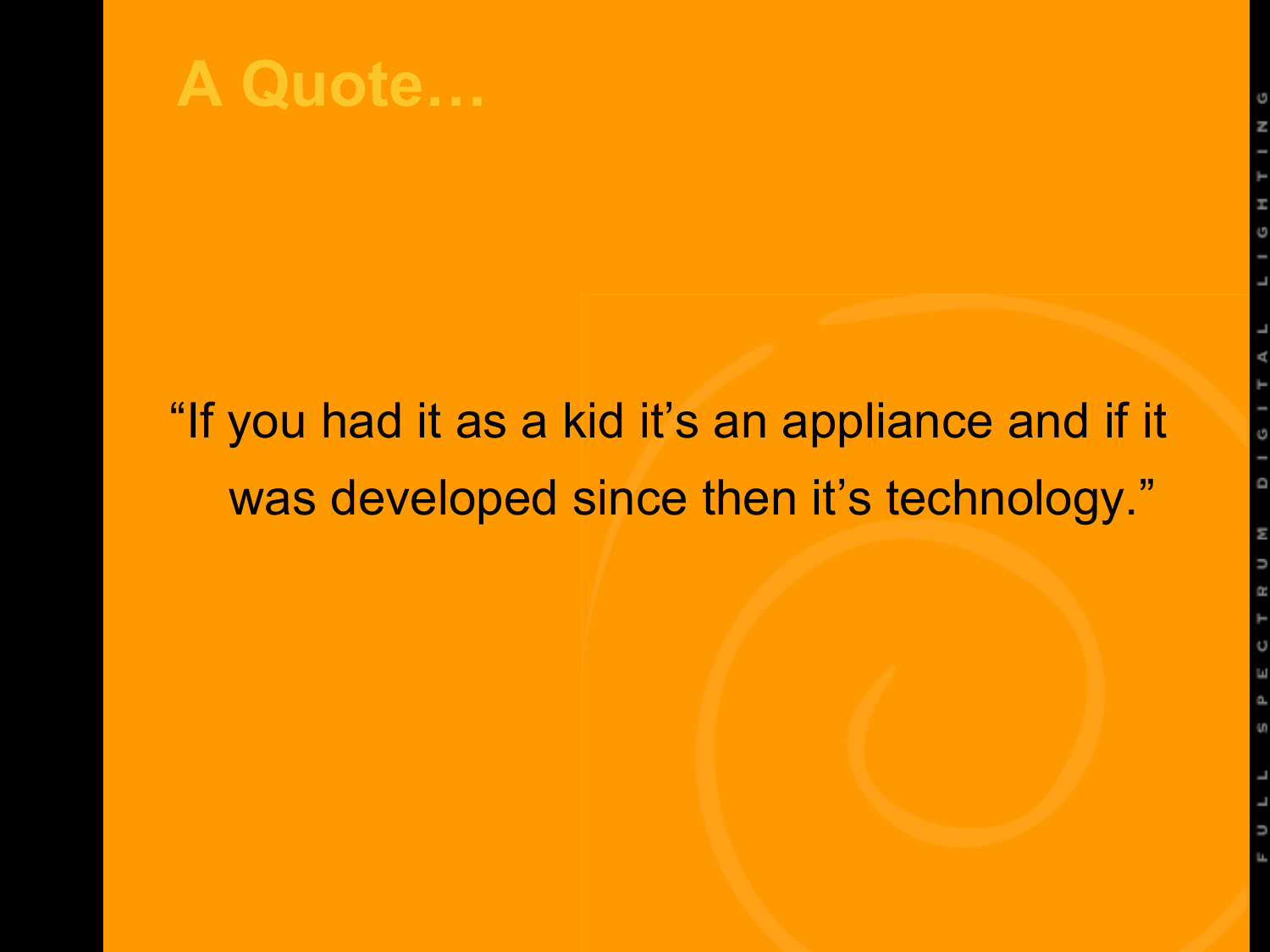## **Market Opportunity**

- US illumination (bulb, tube and fixture) market estimated to grow from \$22 billion in 2000 to \$26 billion in 2005
- In addition, ancillary markets such as power supplies and controllers also represent multi-billion dollar markets

#### • Rapid market penetration<sup>\*</sup>

- 20% of all illumination by 2010
- 90% of all illumination by 2020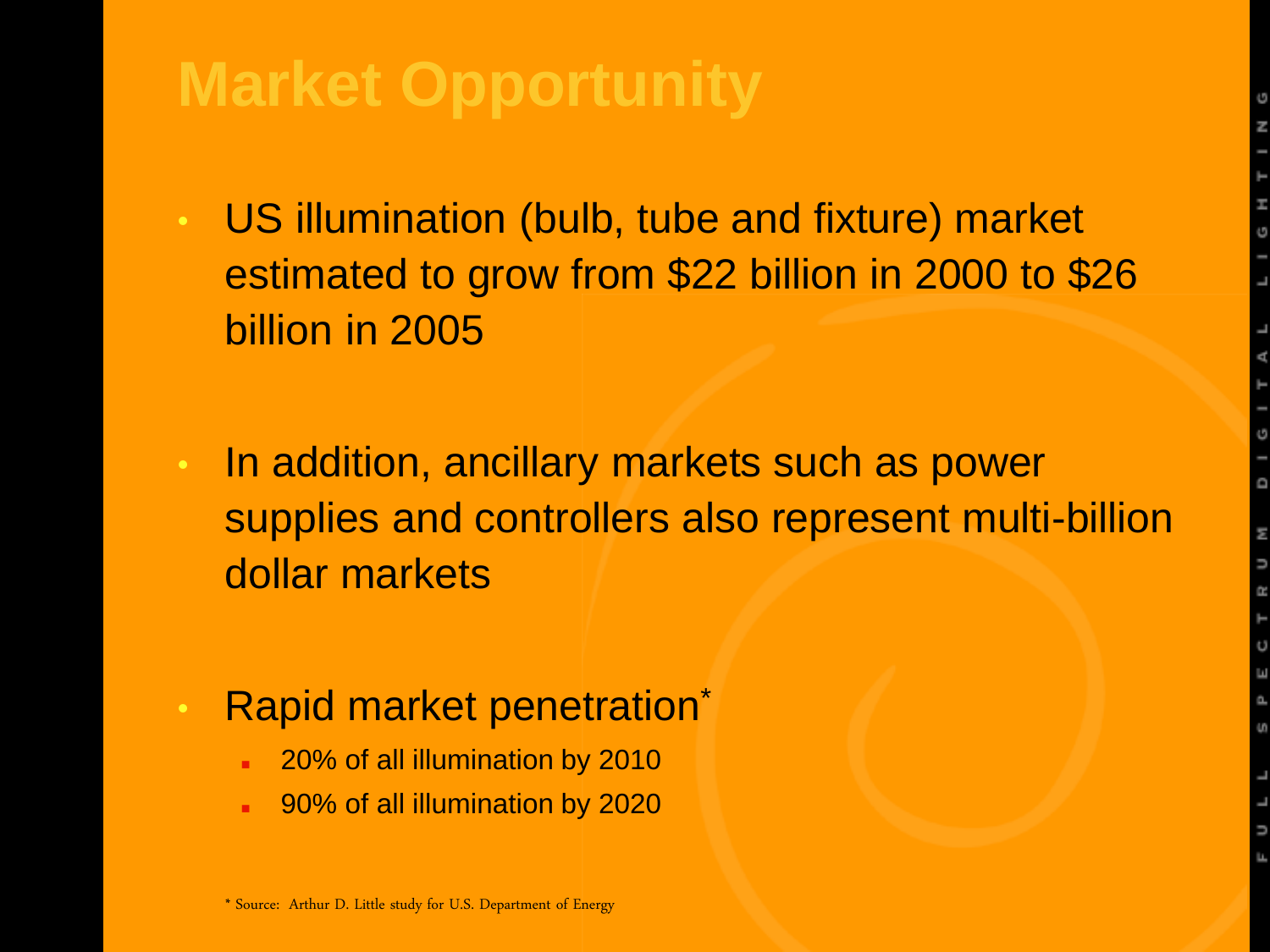#### **Color Kinetics**

- Founded in 1997; Leader in Intelligent Solid State Illumination Technologies
- Creator of Chromacore® a patented technology which generates millions of colors and colored lighting effects via microprocessor-controlled red, green and blue LEDs
- Dominant intellectual property position
	- 8 US Patents; 80+ filings pending
- Provide products and solutions to market through own brand, private label, OEM and licensing
- \$48M in private equity financing
- Projected 2002 revenues of \$30+ million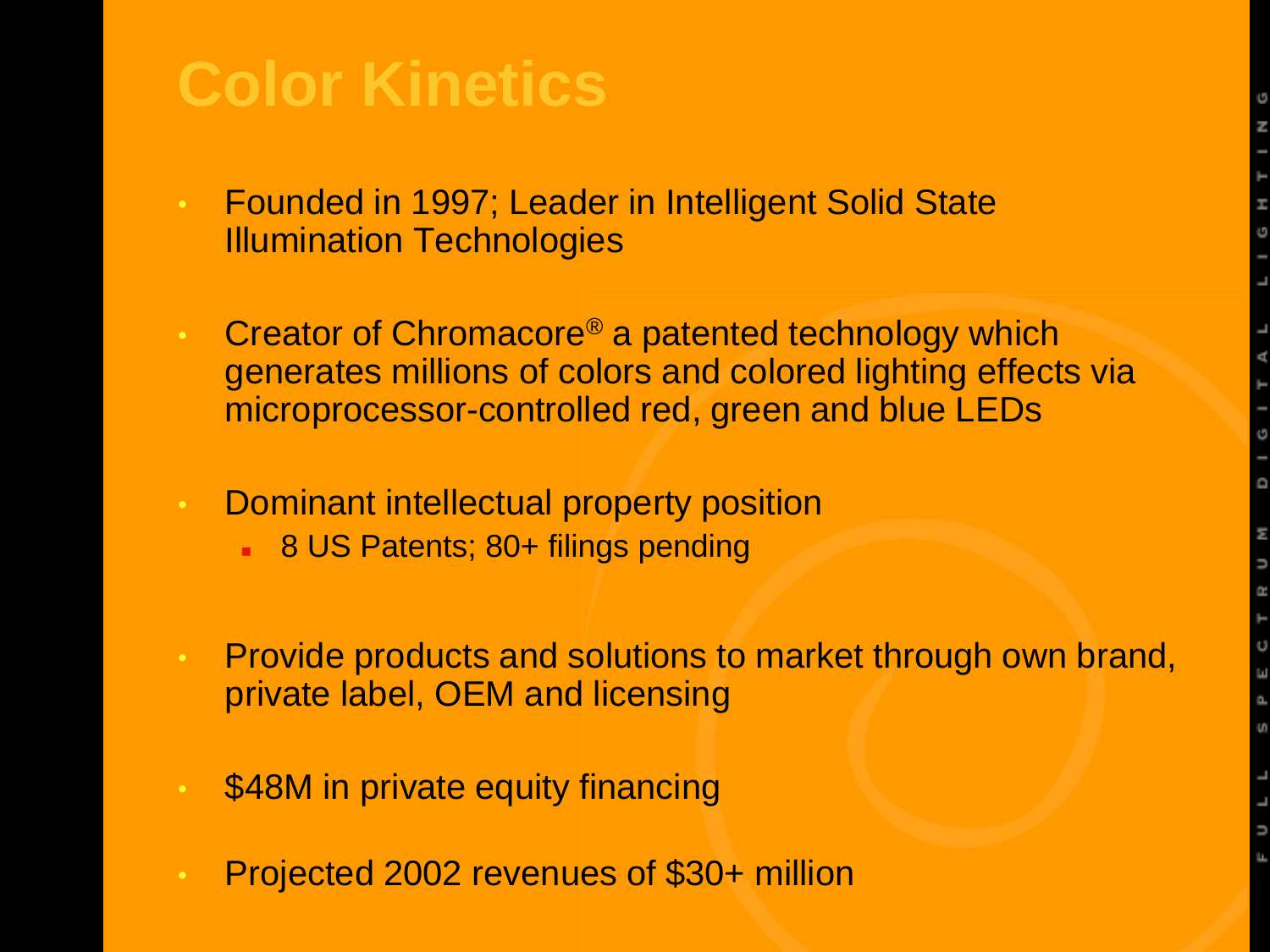# **Color Kinetics–Technology**

- Key benefits of our technology include:
	- Microprocessor controlled intelligence
	- **Simple networking of illumination systems**
	- Easy reproduction of Color (>16.7 million colors)
- Based on LED technology:
	- 100,000 hours source life  $\Rightarrow$  11.4 years of use
	- **Low power consumption**  $\Rightarrow$  **Lower energy costs**
	- **Low heat output**  $\Rightarrow$  **No heat damage**
	- No moving parts  $\Rightarrow$  Virtually no maintenance
	- No UV emissions  $\Rightarrow$  Safe for artwork and fabrics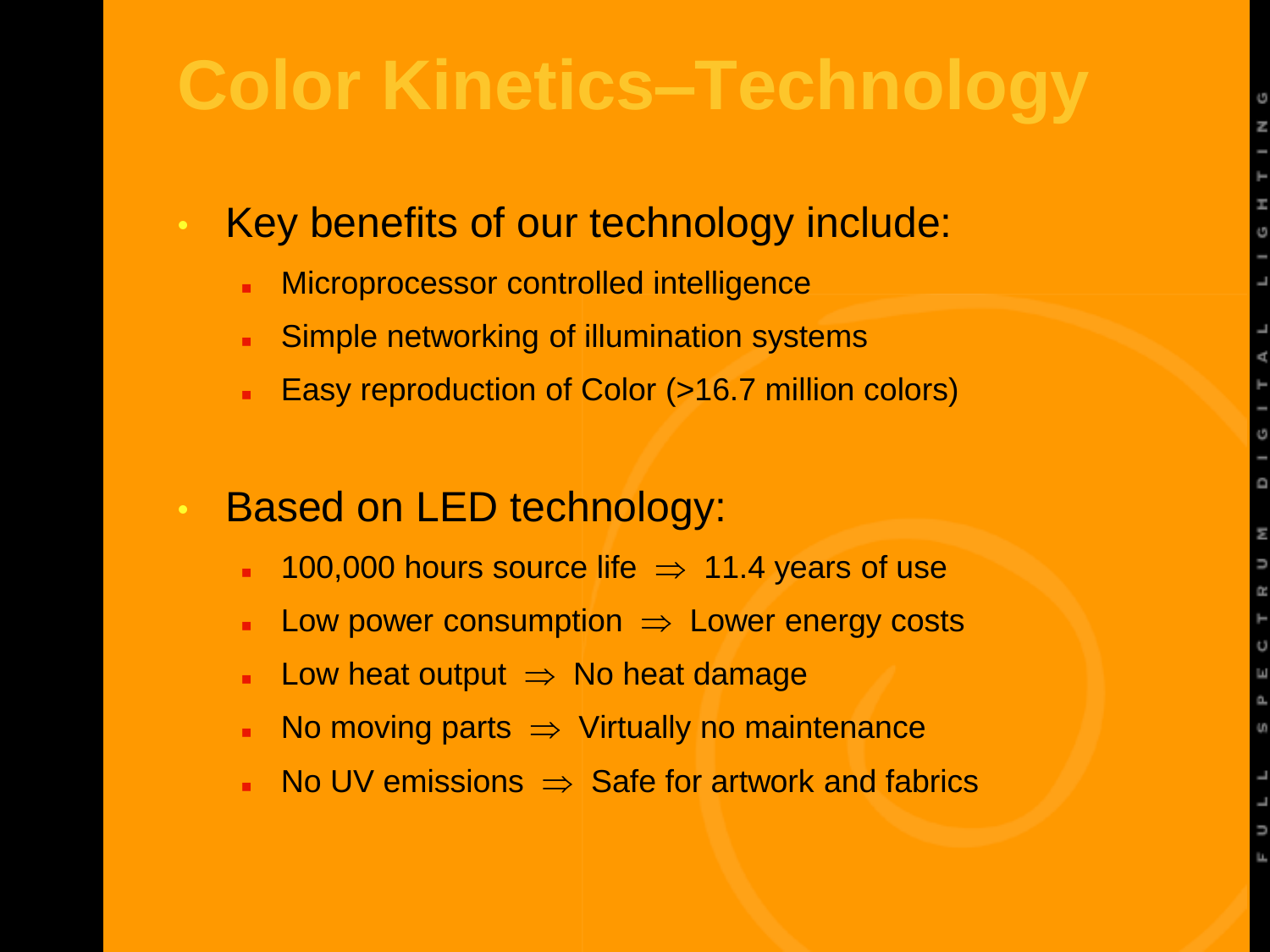## **Core Markets**

- Initially targeted Theater & Entertainment
- Later moved into Retail & Visual Merchandising
- Recently entered Commercial & Residential Architecture, Consumer Products and OEM

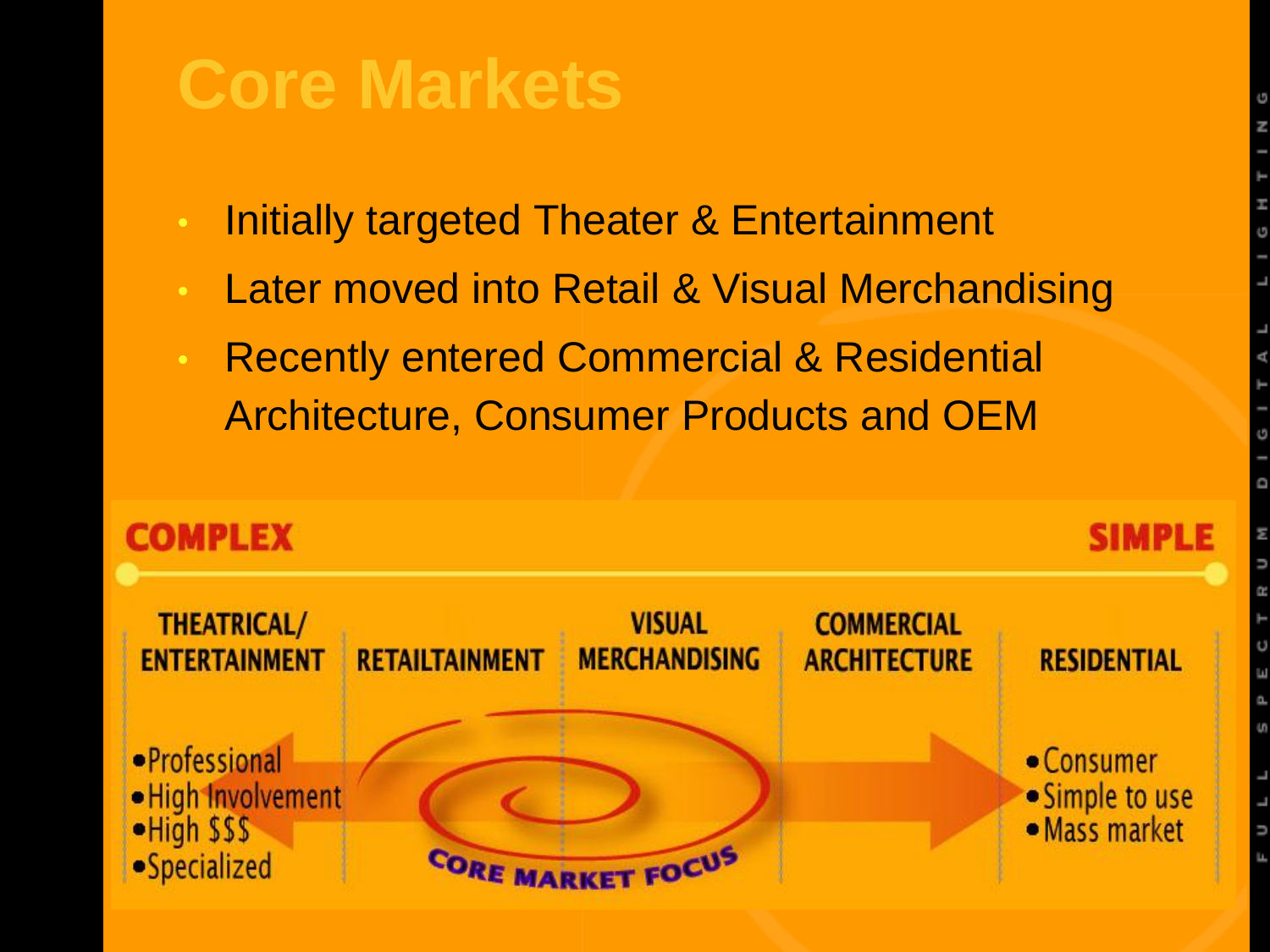## **Winning in the Marketplace**

#### • **CK Customers**:

Disney, Saks Fifth Avenue, Sony Loews, Nine West, Macy's, NYS Bridge Authority, Ernst & Young, W Hotels, Rainforest Café, Northwest Airlines, Ford, Volkswagen, Marriott Corporation, Sands Casino, Royal Caribbean, Harrah's, Limited Too, Brookstone, Metropolitan Museum of Art, General Motors

#### • **CK Retailers**:

Target, Toys "R" Us, Discovery Channel Stores, Radio Shack, Spencer Gifts, National Record Mart, Martha by Mail, Newbury Comics, Electronics Boutique, REI, Sam Goody, Longs Drugs

#### • **CK Awards**:

Smithsonian – Permanent Exhibit 2002 MIT Tech Review TR100 D&T New England Fast 50 – Rising Star Finalist, E&Y Entrepreneur of the Year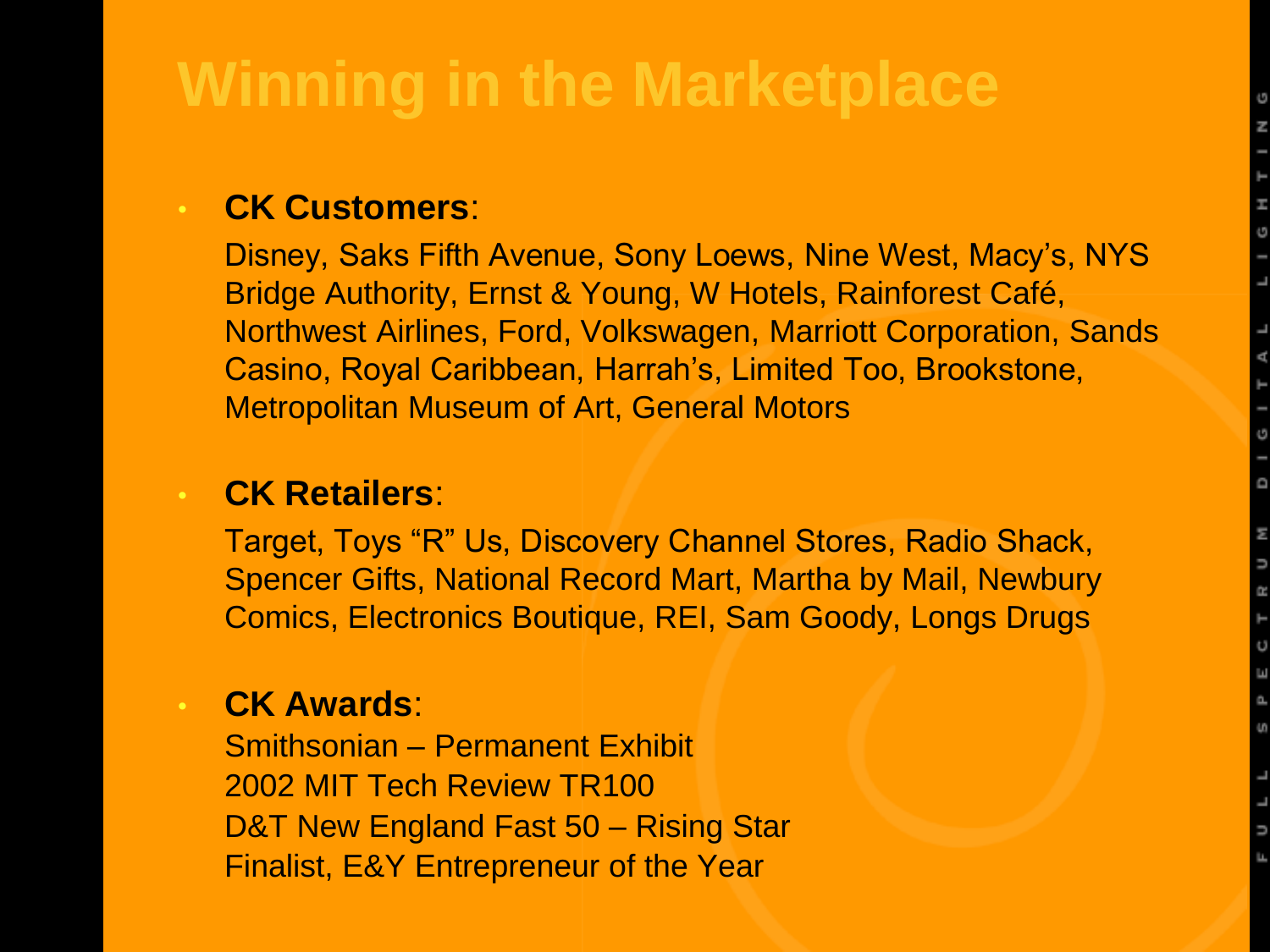#### **CK's Future**

- World-wide Lighting Market  $= $40 B$  to \$60 B.
- Electric lighting consumes about 20% of the electricity used in US buildings.

(2001: US Department of Energy)

• Solid State Lighting can create a new lighting industry of over \$50 B/year worldwide.

(2001: Optoelectronics Industry Development Association Tech Roadmaps)

• Estimated that by 2025 SSL could reduce the global amount of electricity used for lighting by 50%.

(2001: Optoelectronics Industry Development Association Tech Roadmaps)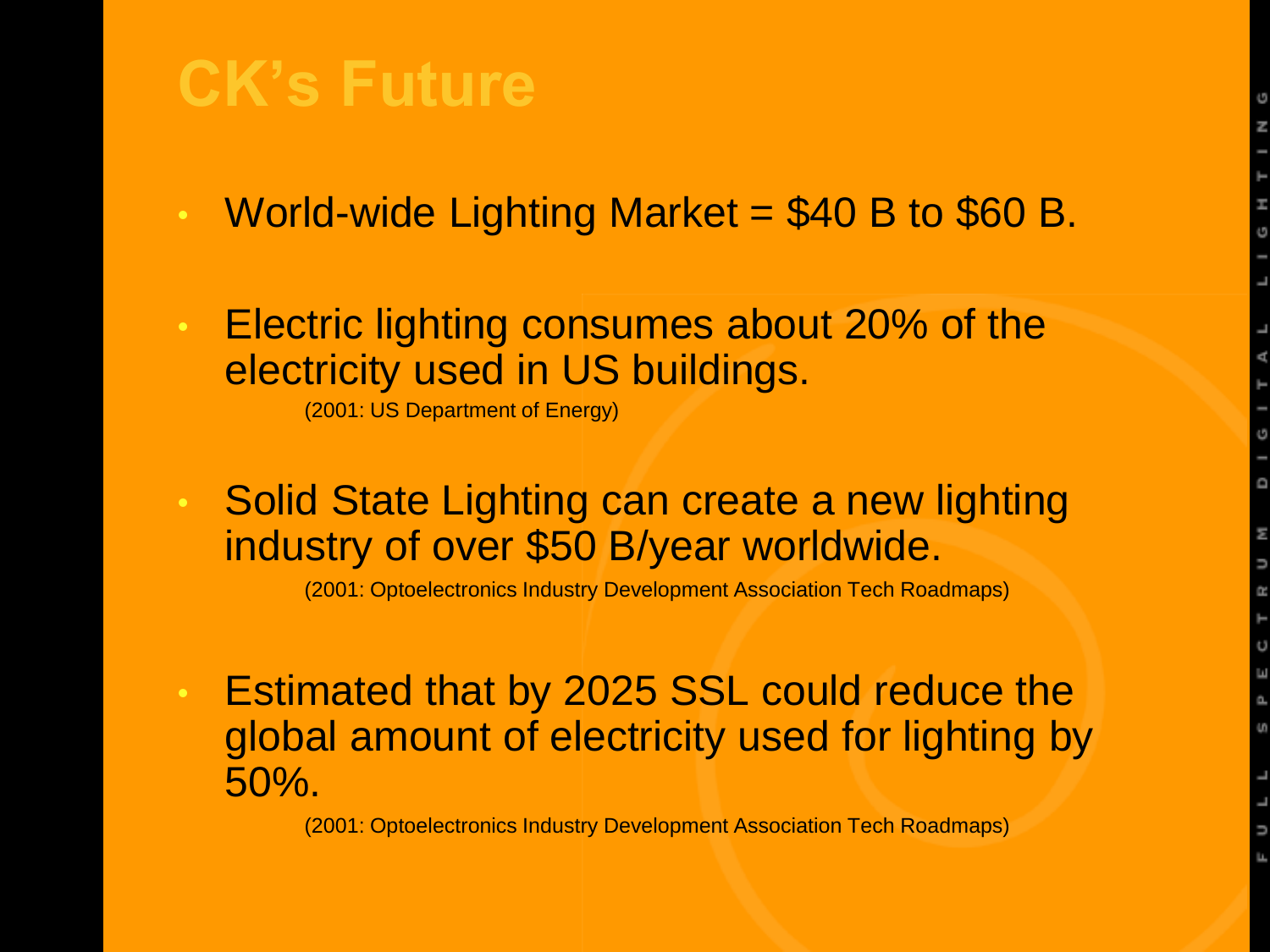## **History of Lighting Innovation**

• Between 1800 – 1992, there has been a 900x decrease in the cost of light.<sup>1</sup> Major shifts have occurred with the introduction of new, disruptive technologies that replaced incumbent technologies.





• Over the last 4 decades, there has been a 1,000x increase in the output (in lumens) of LEDs.

• Flux per package increased at 30x/decade, cost/lumen decreased at 10x/decade.<sup>2</sup> This trend is accelerating!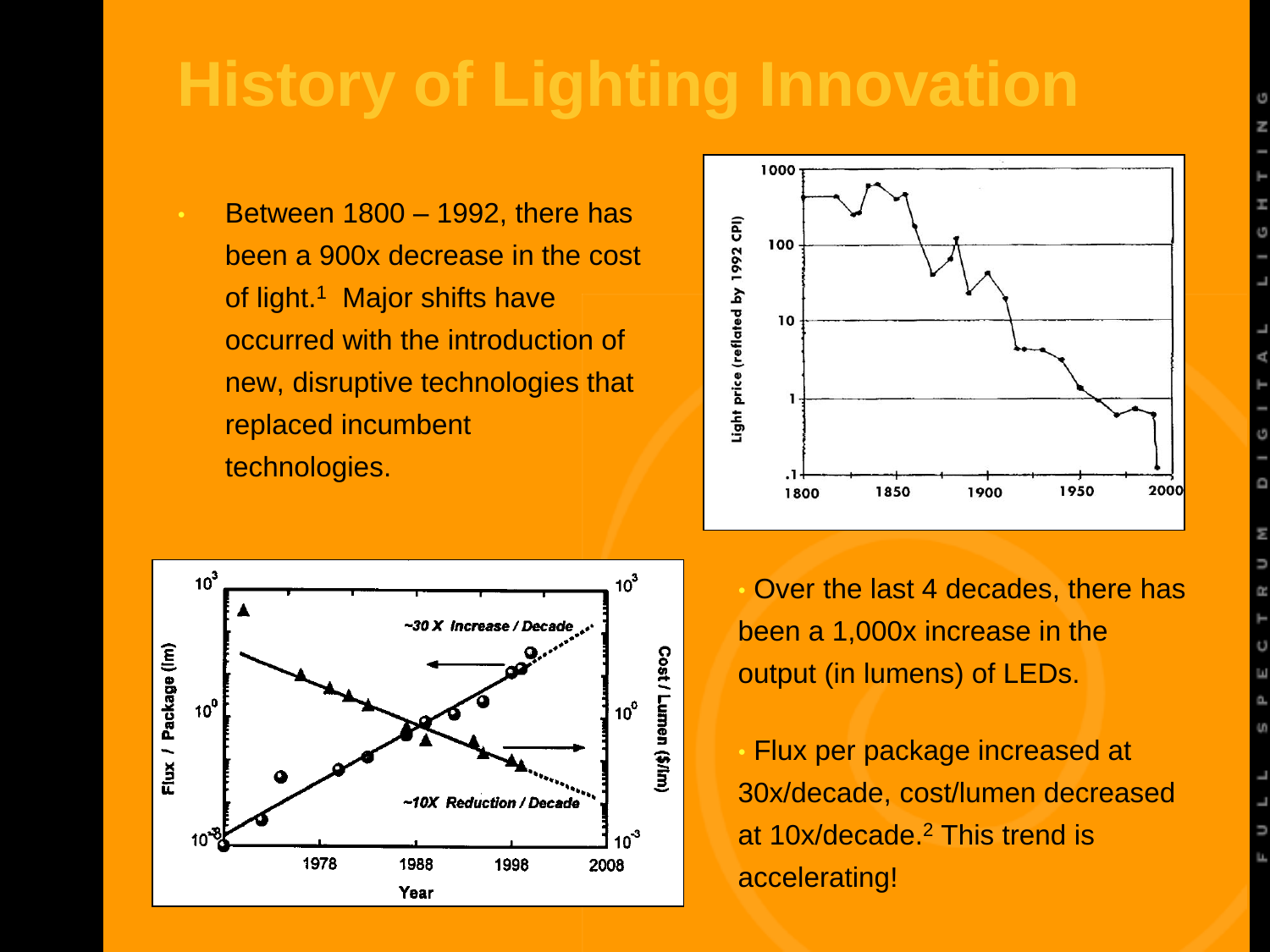## **Cost Of Light**



- LED Fixture Assumptions: 500 lumens, 48W, 75K hour life & MSRP \$300
- **Fluorescent does not include ballast costs**
- For All: \$0.10/kWh and \$15 per hour replacement labor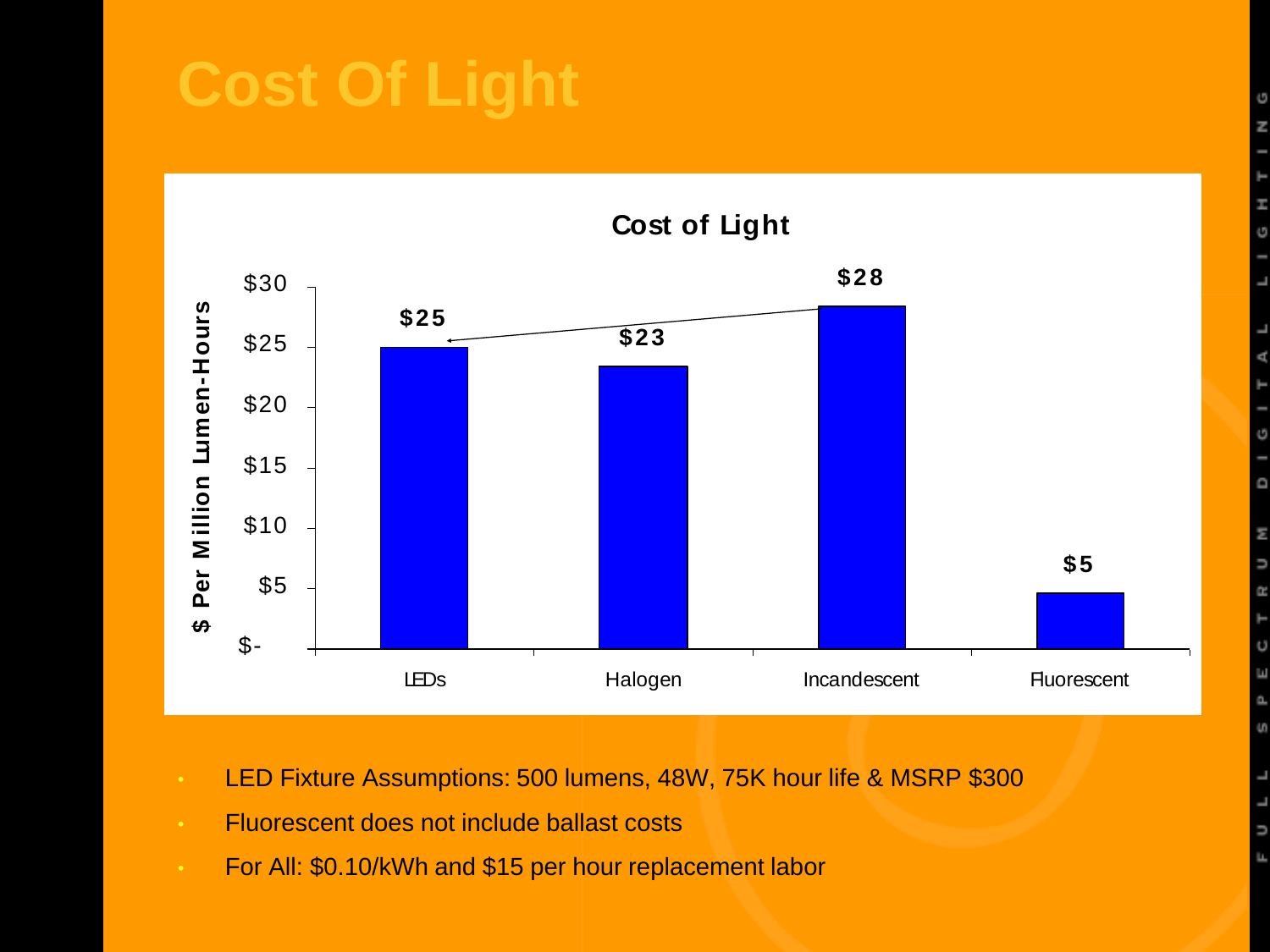#### **Projected Cost of Light**



- Gas & Glass bulbs only without ballasts and fixtures
- LEDs performance and price as per trends & 75k hour life.
- \$0.10/kWh and \$15 per hour replacement labor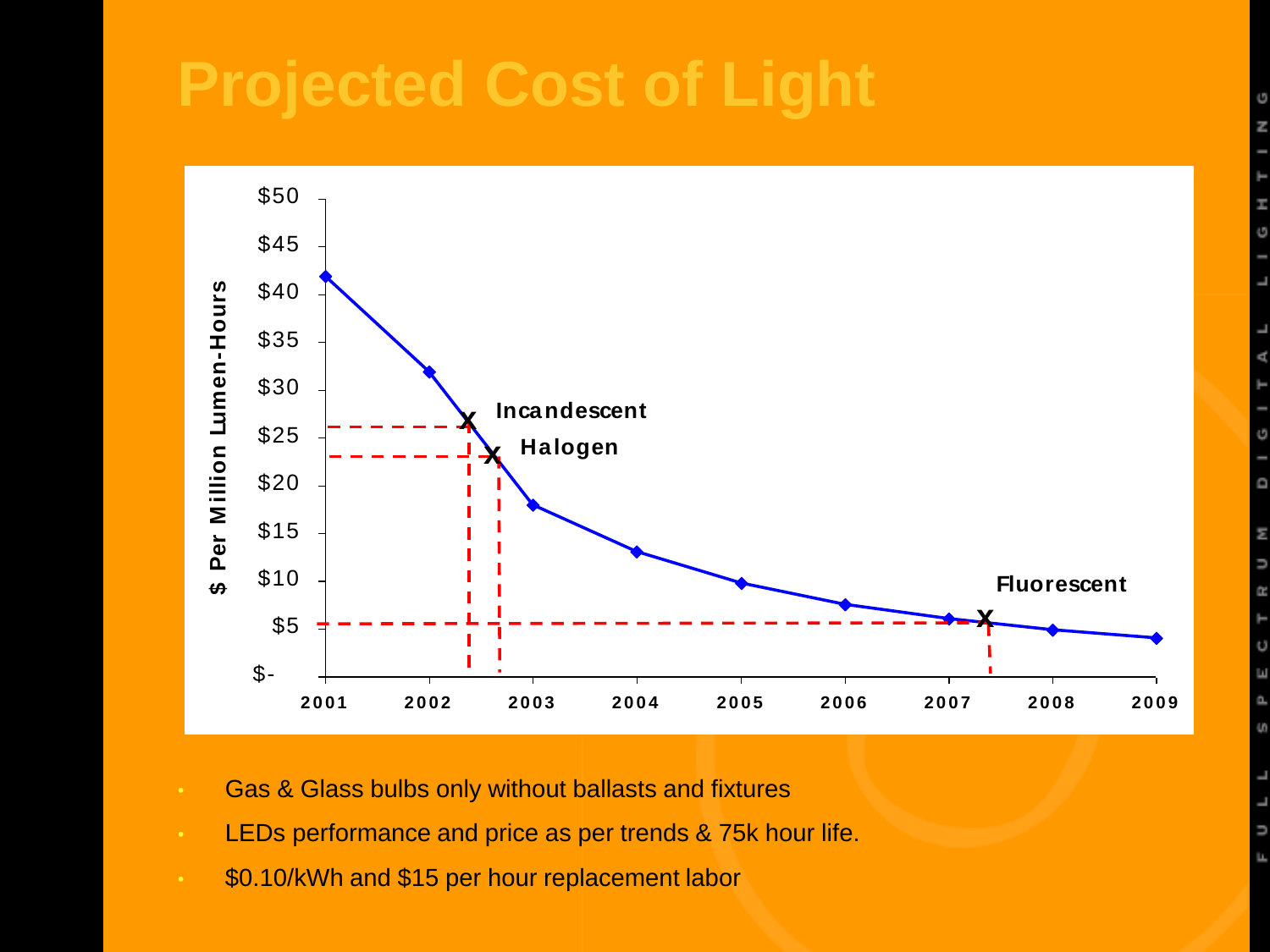#### **Developing a niche in a market with significant competition**

- Color Kinetics competes in a big industry with billion \$ players. (GE, Philips, Osram Sylvania)
- Lighting is a commodity market it's slow and boring with little technology advancement. It's filled with "Brass, Gas and Glass" companies.
- Speed is imperative.
- Intellectual property is key. Own the future market space.
- Start in a market segment where the industry giants are least likely to go and with customers that they can afford to lose.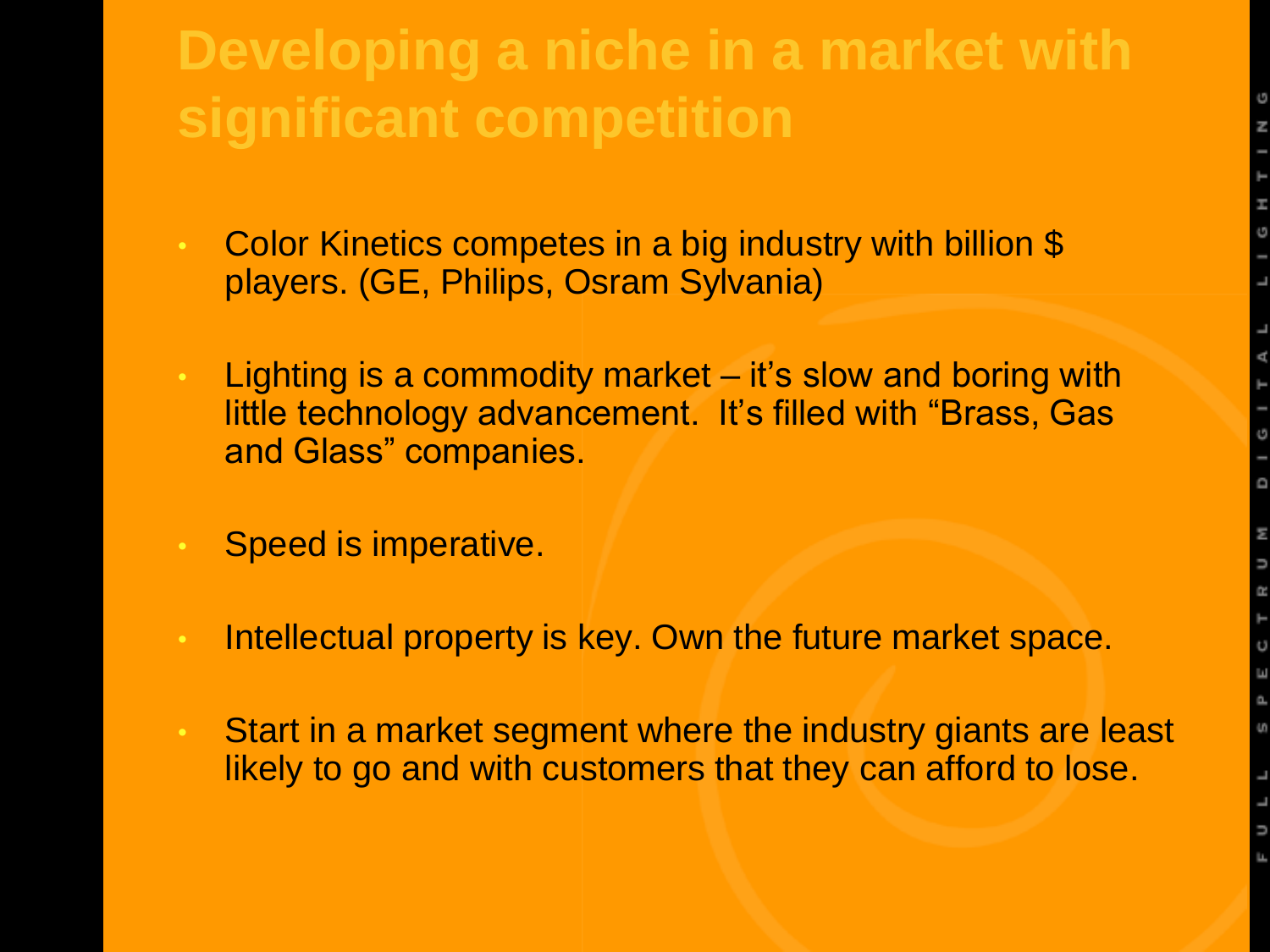#### **Marketing a Disruptive Technology**

- Revolutionary change = opportunity
- Disruptive technologies are discredited by the professionals, therefore education is imperative.
	- You have to become an evangelist and educate the market through intensive marketing efforts. Tradeshows, seminars, press.
- "Cross the chasm" in a market where there are early adopters who will buy your beta technology.
	- Listen to the early adopters for product feedback and guidance.
	- Latch on to "champions" assist them in communicating to the market.
	- Get industry professionals talking: Influence the influencers.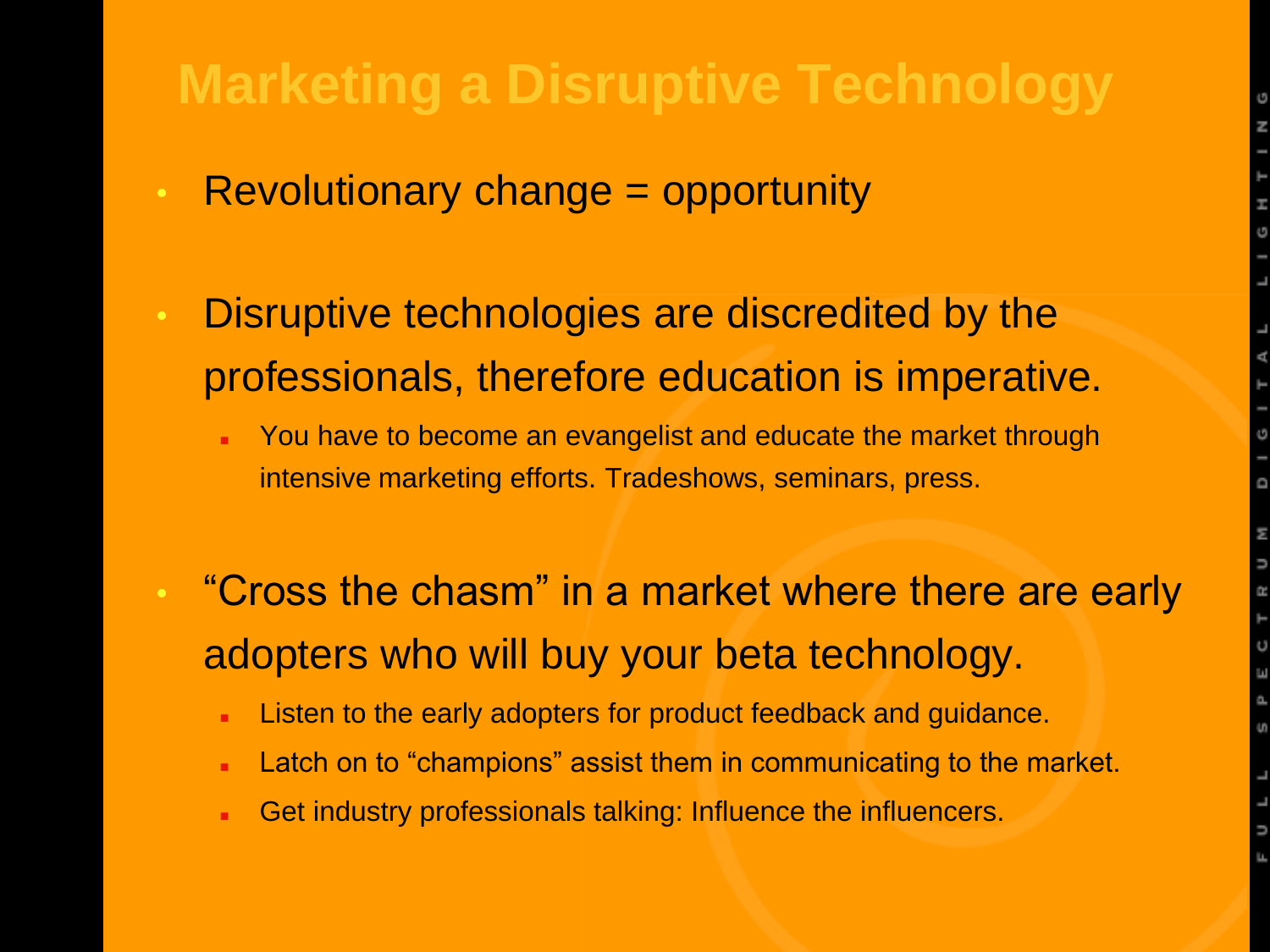#### **Sales and Positioning Challenges**

- Focus on smaller market segments where you can learn and make mistakes, then leverage successes to enter new markets.
- Start with a direct sales approach as only you and your company know and are passionate enough to bring to market something new.
- For a totally new technology, market education is key
	- Re-define the rules / metrics of competitive comparison
	- People resist change. Customers resist change. It's human nature to say "no" first.
	- Educate customers to "yes".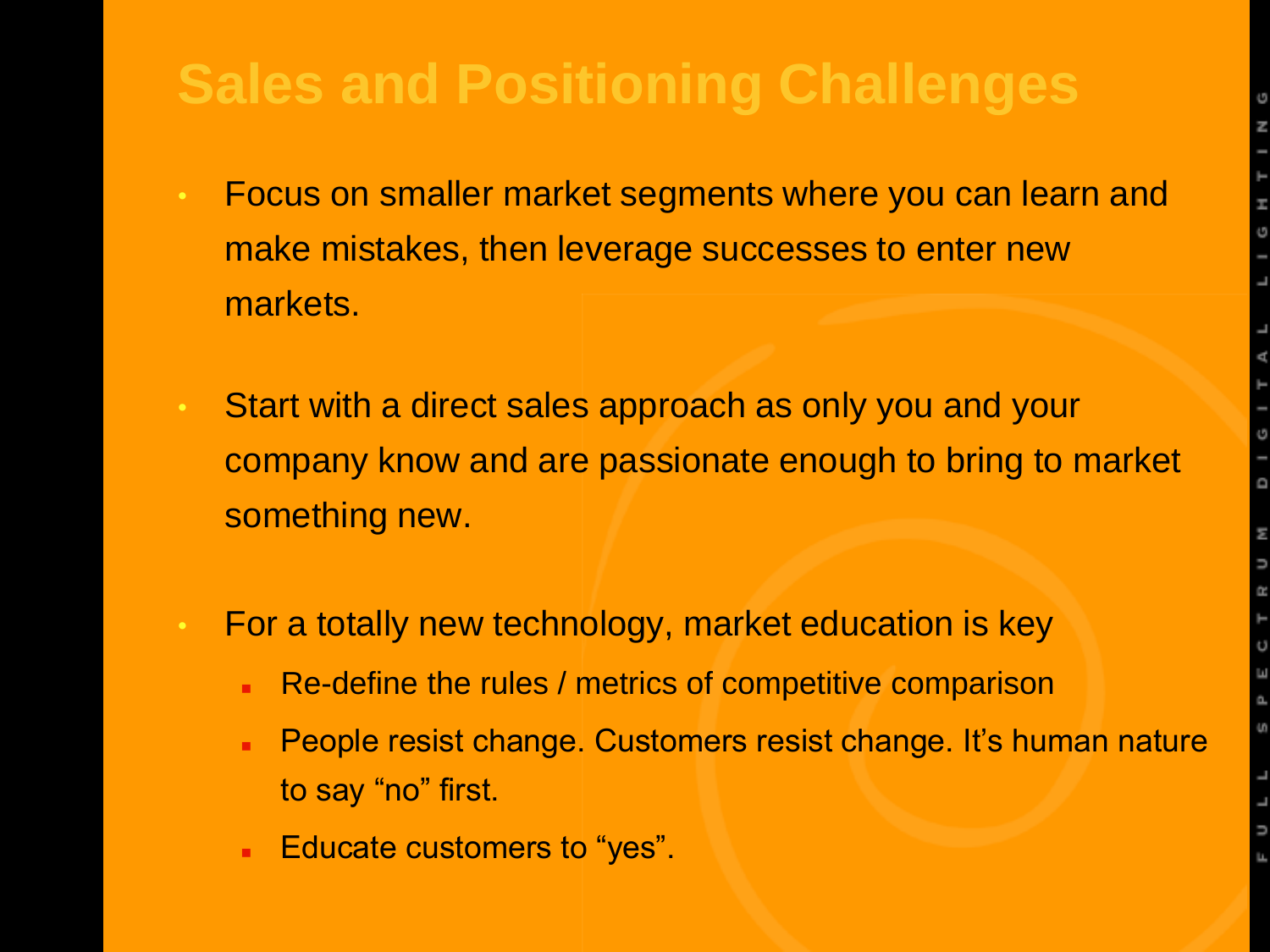## **Summary**

- Solid State Lighting (SSL)
	- **Breakthrough technology in the lighting market**
	- **Disruptive technology**
	- Color Kinetics is leading the way

#### • Selling and Marketing a Disruptive Technology

- **Professionals discredit new technologies**
- **Market Focus**
- **Education**
- Direct Sales
- **Intellectual Property**
- Entrepreneurial Speed